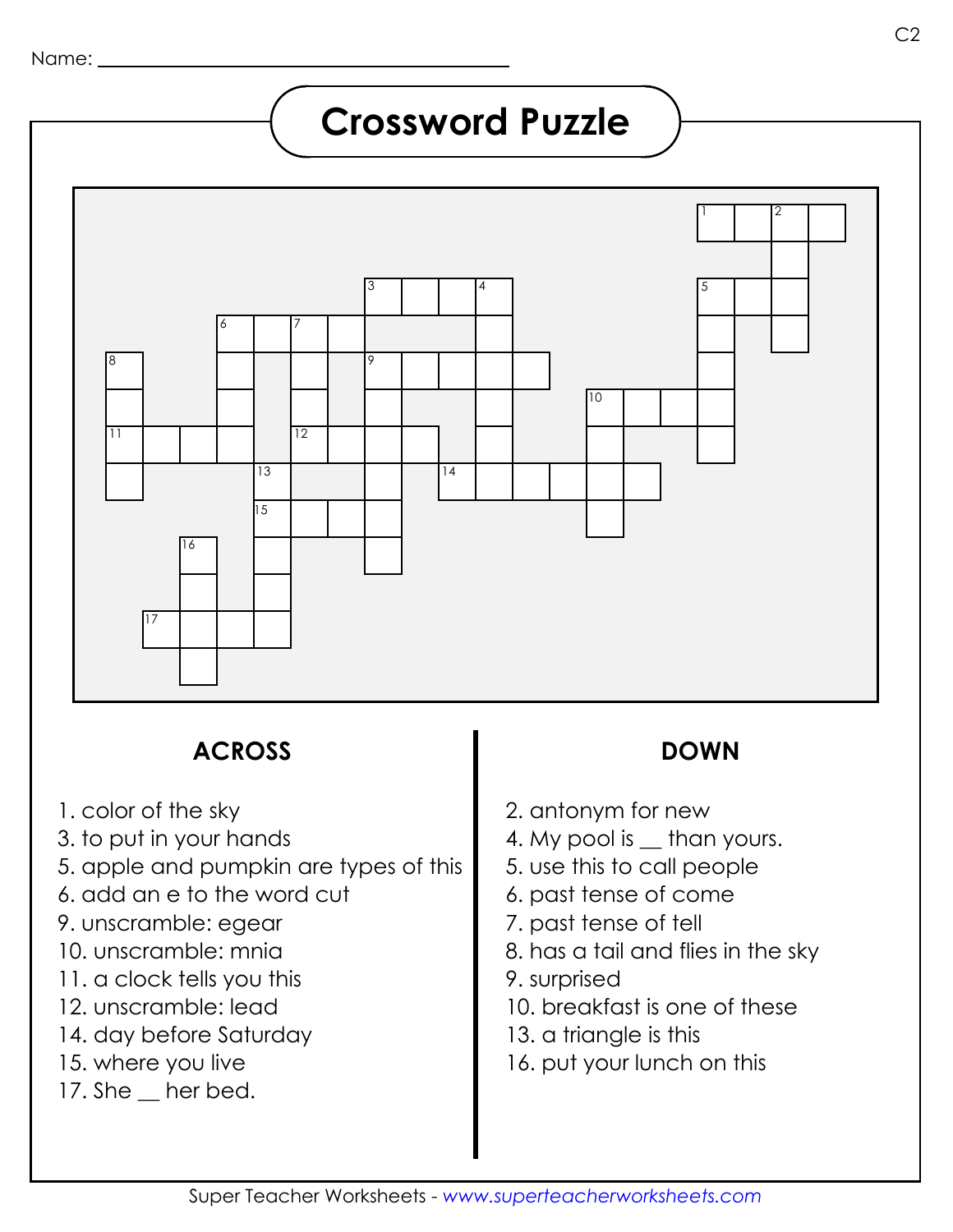# **Crossword Puzzle**

## Word Bank

| agree  | Friday                           | phone |
|--------|----------------------------------|-------|
| amazed | hold                             | pie   |
| blue   | home                             | shape |
| came   | kite                             | time  |
| cute   | made                             | told  |
| deal   | main                             | tray  |
| deeper | meal                             | used  |
|        | note: not all words will be used |       |